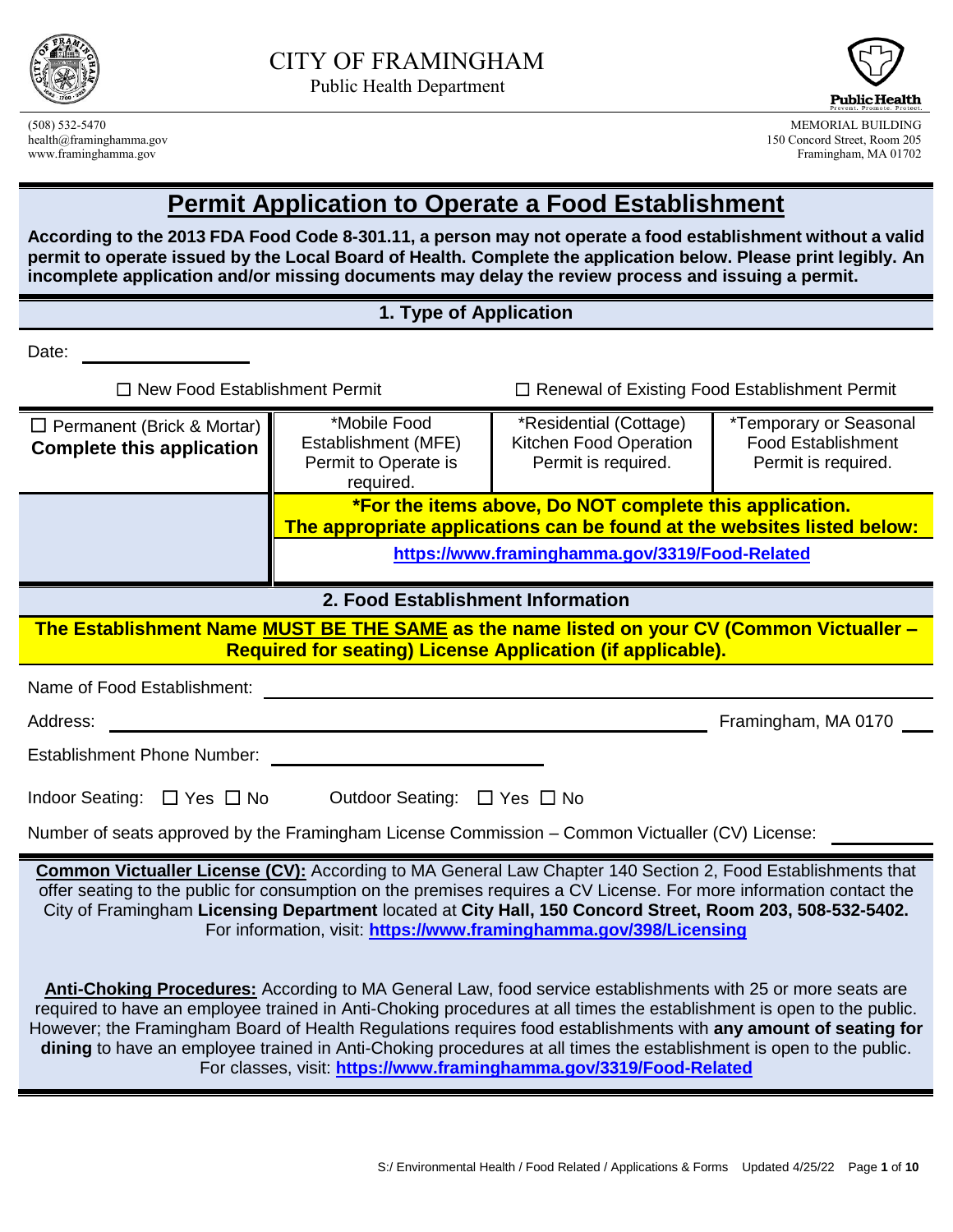## **3. Owner Information The information listed below must be the Legal Owner as per the CV License (if applicable).** Name of Owner: Mailing Address: Website and the Mailing Address of the Mail and the Mail and the Mail and the Mail and the Mail and the Mail and the Mail and the Mail and the Mail and the Mail and the Mail and the Mail and the Mail and t Phone Number: The Contract of the Contract of Email: Email: The Contract of the Contract of the Contract of the Contract of the Contract of the Contract of the Contract of the Contract of the Contract of the Contract of th **Check the applicable type of business below:** ☐ Association ☐ Corporation ☐ Individual ☐ Partnership ☐ Other – Specify:  $-$ **If corporation, association or partnership, attach a list of the names, addresses and phone numbers of the officers. Complete the following for the above checked box:** Name of Contact Person: Title: Phone Number: Email: **4. Applicant Information To qualify for a Food Establishment Permit, the applicant shall be an owner or officer of the legal ownership.** Name of Applicant:  $\Box$  Date of Birth: Mailing Address: with the contract of the contract of the contract of the contract of the contract of the contract of the contract of the contract of the contract of the contract of the contract of the contract of the cont Phone Number: Email: Email: Email: Email: Email: Email: Email: Email: Email: Email: Email: Email: Email: Email: Email: Email: Email: Email: Email: Email: Email: Email: Email: Email: Email: Email: Email: Email: Email: Email **5. Person-in-Charge (PIC) Information All Food Establishments MUST have a designated PIC that is present at the establishment during all hours of operation. The permit holder shall be the PIC. If the permit holder is not present, a PIC shall be designated.** Name of Person **Directly** responsible **at** the Food Establishment: Mailing Address: Phone Number: Email: Title: ☐ Owner ☐ Manager ☐ General Manager ☐ District Manager ☐ Other – Specify: **6. Person Responsible for Receiving and Addressing Inspection and Complaint Concerns** Name: Title: Phone Number: Sales and the Contract of Email: Email: **The email above will be used to send electronic inspection reports, permit renewal notification and communication. 7. 24-Hour Emergency Contact Information** Name: 24 Hour Phone Number: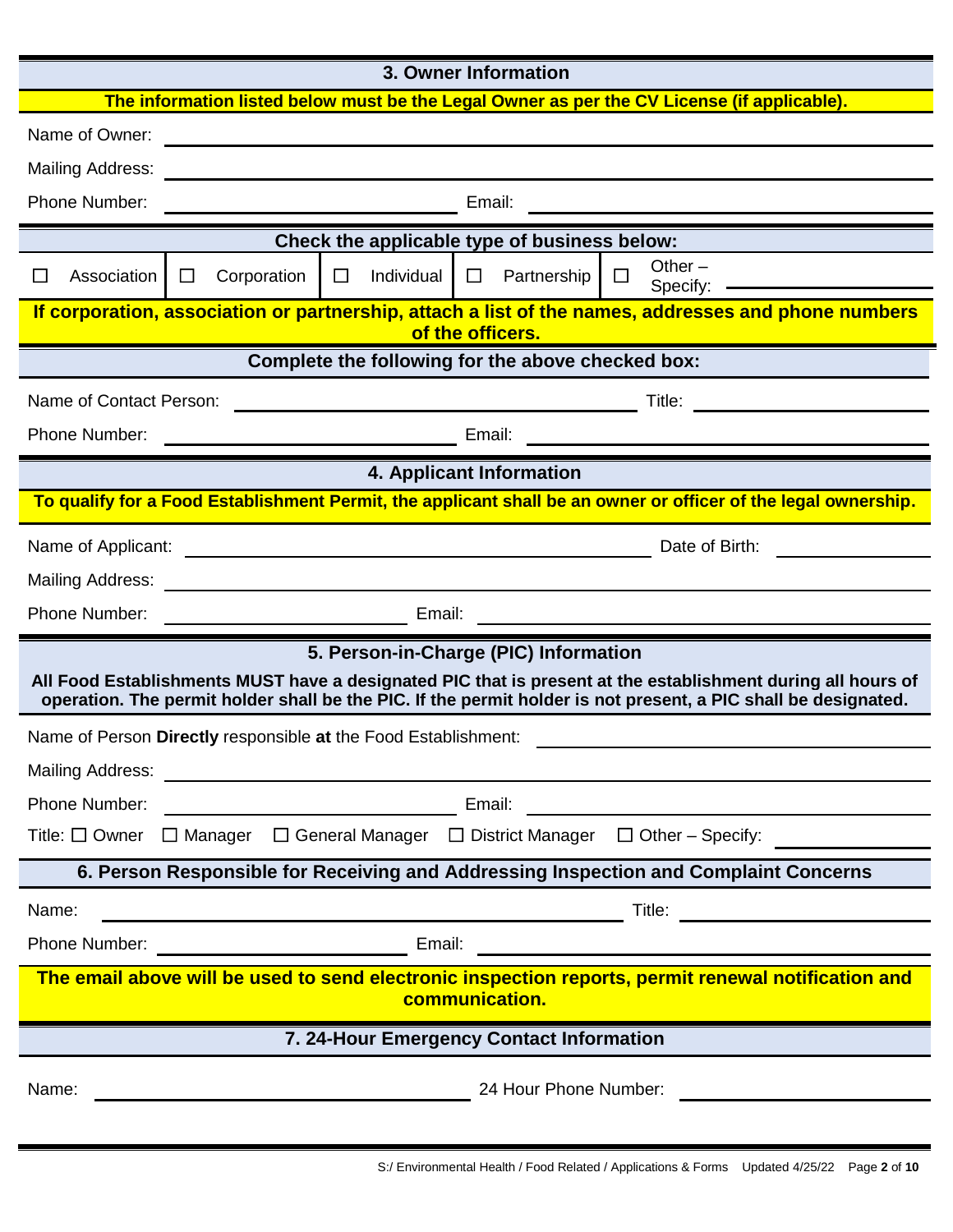| 8. Operation Information                                                                                          |                                                                                                                                                                                                                                                                                |                        |                                                                                                     |                                                                                                                                                                                                                                                                                                            |
|-------------------------------------------------------------------------------------------------------------------|--------------------------------------------------------------------------------------------------------------------------------------------------------------------------------------------------------------------------------------------------------------------------------|------------------------|-----------------------------------------------------------------------------------------------------|------------------------------------------------------------------------------------------------------------------------------------------------------------------------------------------------------------------------------------------------------------------------------------------------------------|
| Check the applicable establishment type:                                                                          |                                                                                                                                                                                                                                                                                |                        |                                                                                                     |                                                                                                                                                                                                                                                                                                            |
| $\Box$ Caterer Only                                                                                               | $\Box$ Church                                                                                                                                                                                                                                                                  |                        | $\Box$ Daycare                                                                                      | $\Box$ Health Care Facility                                                                                                                                                                                                                                                                                |
|                                                                                                                   | $\Box$ School (K-12): $\Box$ Public                                                                                                                                                                                                                                            | $\Box$ Private         | $\Box$ University                                                                                   | (Nursing Home, Assisted Living, Hospital)                                                                                                                                                                                                                                                                  |
|                                                                                                                   | <b>Restaurant</b> – Check the applicable box(es) below:                                                                                                                                                                                                                        |                        | Restaurant offers table service. Example: Customer orders food at their table (Full Service).       |                                                                                                                                                                                                                                                                                                            |
|                                                                                                                   | orders to go. (Fast Food).                                                                                                                                                                                                                                                     |                        |                                                                                                     | $\Box$ Restaurant <b>does NOT</b> offer table service. Example: Customer orders food at the counter then sits at a table or                                                                                                                                                                                |
|                                                                                                                   | $\Box$ Food is prepared and served at your restaurant.                                                                                                                                                                                                                         |                        |                                                                                                     |                                                                                                                                                                                                                                                                                                            |
|                                                                                                                   |                                                                                                                                                                                                                                                                                |                        | $\Box$ Food is prepared at a different location and delivered to your restaurant.                   |                                                                                                                                                                                                                                                                                                            |
|                                                                                                                   |                                                                                                                                                                                                                                                                                |                        | $\Box$ Retail Food Store – Check all that are applicable to your Retail Food Store operation below: |                                                                                                                                                                                                                                                                                                            |
|                                                                                                                   |                                                                                                                                                                                                                                                                                |                        |                                                                                                     | Refrigeration - Do you sell items that require refrigeration such as milk, eggs, cheese? $\Box$ Yes<br>$\Box$ No                                                                                                                                                                                           |
|                                                                                                                   | Performs Food Preparation                                                                                                                                                                                                                                                      | $\Box$ Deli Department | $\Box$ Produce Department                                                                           | $\Box$ Seafood Department                                                                                                                                                                                                                                                                                  |
|                                                                                                                   |                                                                                                                                                                                                                                                                                |                        |                                                                                                     | 9. Check the appropriate boxes below for the operation(s) performed at your establishment:<br>TCS means: Time Temperature Control for Safety Food - Foods that require refrigeration for safety.                                                                                                           |
|                                                                                                                   |                                                                                                                                                                                                                                                                                |                        |                                                                                                     |                                                                                                                                                                                                                                                                                                            |
| А.                                                                                                                | <b>TCS foods.</b>                                                                                                                                                                                                                                                              |                        | Example: Chips, candy, cookies – Items that do not require refrigeration for safety.                | My food operation does NOT prepare food, but DOES offer for sale only prepackaged food that is NOT<br>Convenient store or gas station with no refrigeration and no refrigerated food products.                                                                                                             |
| В.                                                                                                                | My food operation does NOT prepare food, but DOES offer for sale only prepackaged food that ARE<br><b>TCS foods.</b><br>Example: Milk, cheese, frozen products – Items that require refrigeration for food safety.<br>Convenient store with refrigerated/frozen food products. |                        |                                                                                                     |                                                                                                                                                                                                                                                                                                            |
| C.                                                                                                                |                                                                                                                                                                                                                                                                                |                        | My food operation does prepare food however the foods are NOT TCS foods.                            |                                                                                                                                                                                                                                                                                                            |
| Example: Dessert-type items - Cookies, brownies, cakes that DO NOT require refrigeration for food<br>safety.      |                                                                                                                                                                                                                                                                                |                        |                                                                                                     |                                                                                                                                                                                                                                                                                                            |
| My food establishment operation prepares, offers for sale, or serves TCS for:<br>(check all that are applicable): |                                                                                                                                                                                                                                                                                |                        |                                                                                                     |                                                                                                                                                                                                                                                                                                            |
| D1.<br>ப                                                                                                          |                                                                                                                                                                                                                                                                                |                        | My food operation prepares / cooks' items only upon a Consumer's request.                           |                                                                                                                                                                                                                                                                                                            |
|                                                                                                                   |                                                                                                                                                                                                                                                                                |                        |                                                                                                     | Example: A customer orders a cheeseburger and it's cooked and served to the customer immediately                                                                                                                                                                                                           |
| D <sub>2</sub> .                                                                                                  |                                                                                                                                                                                                                                                                                |                        | discards food that has not been sold or served at an approve frequency.                             | My food operation prepares food in advance in quantities based on projected consumer demand and                                                                                                                                                                                                            |
|                                                                                                                   |                                                                                                                                                                                                                                                                                |                        | Example: Soup is cooked, held in a steam table and disposed at the end of the day.                  |                                                                                                                                                                                                                                                                                                            |
| <b>D.3</b>                                                                                                        | Food Code.                                                                                                                                                                                                                                                                     |                        | Public Health must review and approve your plan PRIOR to implementation.                            | My food operation uses time as a public health control (TPHC) as specified under §3-501.19 in 2013 FDA<br>Example: Storing TCS Food at room temperature for a period of time. To use TPHC, the Framingham                                                                                                  |
| Ε.                                                                                                                | freezing; or thawing.                                                                                                                                                                                                                                                          |                        |                                                                                                     | My food operation prepares TCS food in advance using a food preparation method that involves two or<br>more steps which may include combing TCS foods ingredients; cooking, reheating; hot or cold holding;<br>Example: Cooking chicken with vegetables, cooling, and reheat to hot hold in a steam table. |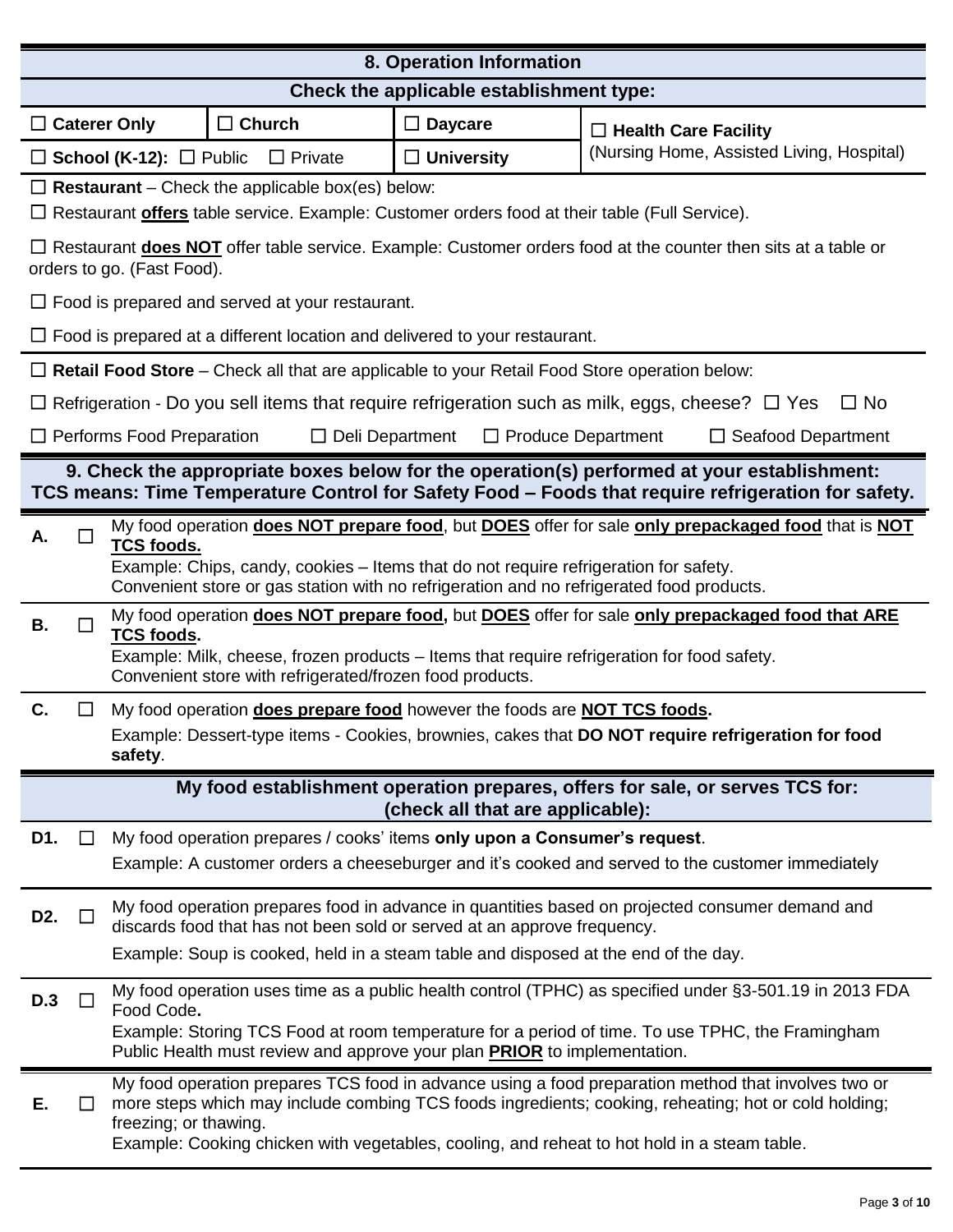| F.                                                                                                                                                                                                                                                                                                                                                                                                                                                                                                                                                      |                                                                                                                                                                                                      | My food operation uses Special Process(es). The Framingham Public Health must review and approve<br>your plan <b>PRIOR</b> to implementation. In some cases, a Variance is required to be obtained.                                                                                                                                                                                           |  |
|---------------------------------------------------------------------------------------------------------------------------------------------------------------------------------------------------------------------------------------------------------------------------------------------------------------------------------------------------------------------------------------------------------------------------------------------------------------------------------------------------------------------------------------------------------|------------------------------------------------------------------------------------------------------------------------------------------------------------------------------------------------------|-----------------------------------------------------------------------------------------------------------------------------------------------------------------------------------------------------------------------------------------------------------------------------------------------------------------------------------------------------------------------------------------------|--|
|                                                                                                                                                                                                                                                                                                                                                                                                                                                                                                                                                         |                                                                                                                                                                                                      | Example: Use of additives to render a food non-TCS (i.e. sushi rice), reduced oxygen packaging (ROP) /<br>vacuum packing, cook-chill, sous vide, curing and smoking foods for preservation, live molluscan shellfish<br>tank, fermentation (i.e. kimchi), sprouted seeds.                                                                                                                     |  |
| G.                                                                                                                                                                                                                                                                                                                                                                                                                                                                                                                                                      |                                                                                                                                                                                                      | My food operation prepares TCS food in advance using a food preparation method that involves two or more<br>steps which may include combining TCS foods ingredients; cooking, reheating; hot or cold holding; freezing;<br>or thawing for delivery to and consumption at a location off the premises of the food establishment where it<br>is prepared.<br><b>Example: Catering Operation</b> |  |
| Η.                                                                                                                                                                                                                                                                                                                                                                                                                                                                                                                                                      |                                                                                                                                                                                                      | My food operation prepares TCS food in advance using a food preparation method that involves two or more<br>steps which may include combing TCS foods ingredients; cooking, reheating; hot or cold holding; freezing;<br>or thawing for service to a <b>Highly Susceptible Population</b> (HSP- See definition below).                                                                        |  |
| HSP means individuals who are more likely than other people in the general population to<br>experience foodborne disease because they are immunocompromised; preschool age children,<br>or older adults. The facility provides food and services such as custodial care, health care, or<br>assisted living, such as a child or adult day care center, kidney dialysis center, hospital or<br>nursing home, or nutritional or socialization services such as a senior center.                                                                           |                                                                                                                                                                                                      |                                                                                                                                                                                                                                                                                                                                                                                               |  |
| Statement: Pursuant to M.G.L. Ch. 62C, Sec. 49A, I<br>, certify under<br>the penalties of perjury that I, to my best knowledge and belief, have filed all State Tax returns and paid all State Taxes<br>required under law. I hereby attest to the accuracy of the information provided in the application and affirm to comply<br>with the jurisdictional current code and allow the regulatory authority to the establishment specified under § 8-402.11<br>and to records specified under §§ 3-203.12 and 5-205.13 and subparagraph 8-201.14(D) (6). |                                                                                                                                                                                                      |                                                                                                                                                                                                                                                                                                                                                                                               |  |
| According to §8-302.11, an application for a food establishment permit shall be submitted at least 30<br>calendar days before the date planned for opening a food establishment or the expiration date of the<br>current permit for an existing facility. Failure to obtain a valid permit could result in late fees and/or a<br>suspension or revocation of the permit.                                                                                                                                                                                |                                                                                                                                                                                                      |                                                                                                                                                                                                                                                                                                                                                                                               |  |
|                                                                                                                                                                                                                                                                                                                                                                                                                                                                                                                                                         |                                                                                                                                                                                                      | <b>Federal Identification Number:</b>                                                                                                                                                                                                                                                                                                                                                         |  |
| Signature of Individual Corp. / Officer:                                                                                                                                                                                                                                                                                                                                                                                                                                                                                                                |                                                                                                                                                                                                      |                                                                                                                                                                                                                                                                                                                                                                                               |  |
| Total Fee Enclosed: \$                                                                                                                                                                                                                                                                                                                                                                                                                                                                                                                                  |                                                                                                                                                                                                      |                                                                                                                                                                                                                                                                                                                                                                                               |  |
|                                                                                                                                                                                                                                                                                                                                                                                                                                                                                                                                                         |                                                                                                                                                                                                      | To obtain a Permit to Operate a Food Establishment, submit the following:                                                                                                                                                                                                                                                                                                                     |  |
| ப                                                                                                                                                                                                                                                                                                                                                                                                                                                                                                                                                       |                                                                                                                                                                                                      | Completed "Permit to Operate a Food Establishment Application". An incomplete application and/or missing<br>documents may delay the permitting process. Do not leave any blank spaces. Include your Federal<br>Identification Number and Signature.                                                                                                                                           |  |
|                                                                                                                                                                                                                                                                                                                                                                                                                                                                                                                                                         | Permit Fee - See "Food Service Establishment Fee Schedule" on page 5. Make check payable to<br>"City of Framingham". Credit cards are only accepted online at this time. All Fees are nonrefundable. |                                                                                                                                                                                                                                                                                                                                                                                               |  |
|                                                                                                                                                                                                                                                                                                                                                                                                                                                                                                                                                         |                                                                                                                                                                                                      | Completed "Workers Compensation Insurance Affidavit: General Business" – See page 6. Attach a copy of the<br>workers' compensation policy declaration page that shows the policy number and expiration date.                                                                                                                                                                                  |  |
|                                                                                                                                                                                                                                                                                                                                                                                                                                                                                                                                                         |                                                                                                                                                                                                      |                                                                                                                                                                                                                                                                                                                                                                                               |  |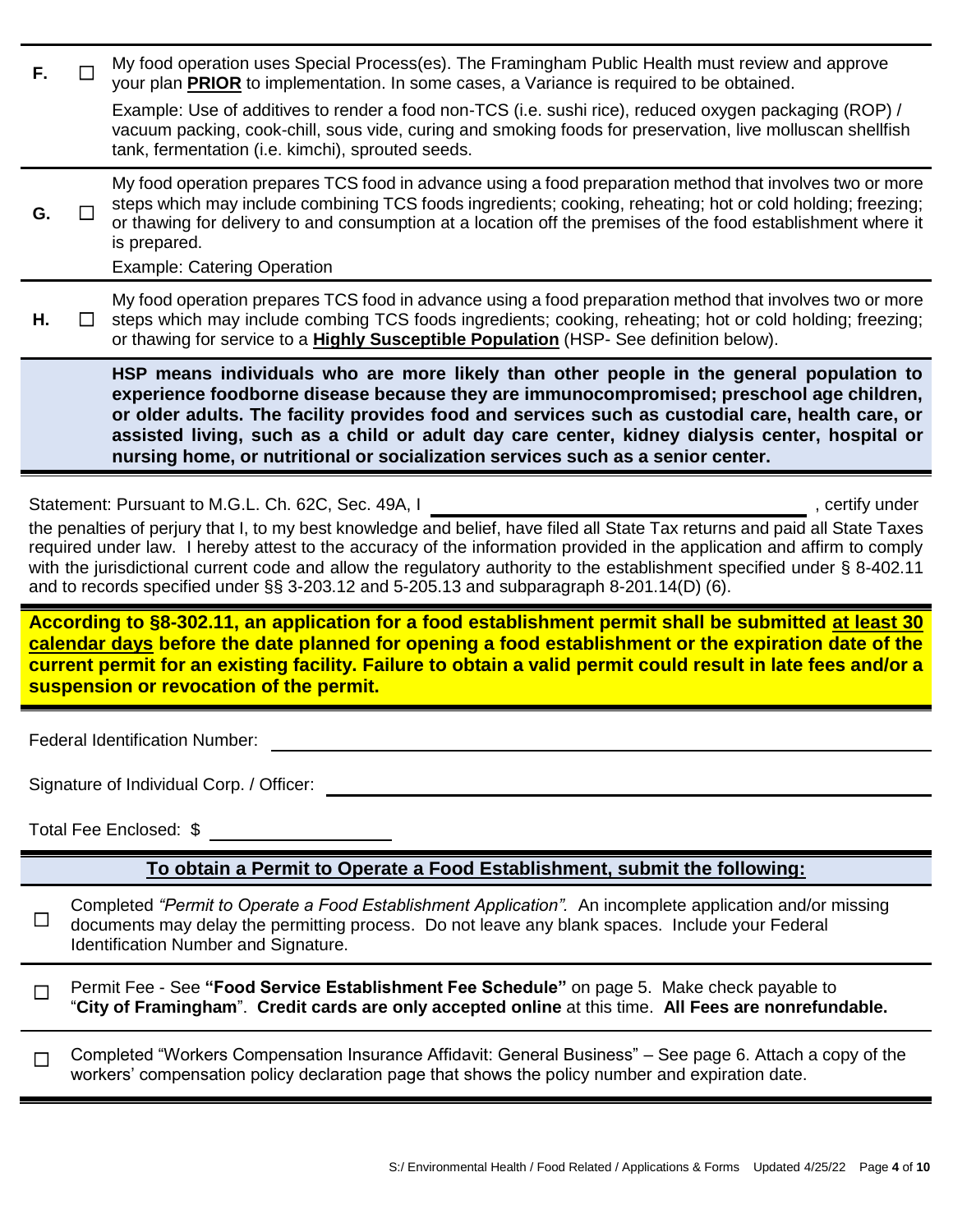☐ Copies of Person-in-Charge (PIC) Certified Food Protection Manager AND Allergy Awareness Certificates (if applicable). Please check the expiration date on the certificates. If your certification is expired, submit a copy of the invoice for recertification. For certification, visit: **<https://www.mass.gov/lists/retail-food>**

**Note:** The Framingham Board of Health Food Establishment Regulations require the Person-Charge (PIC) to be a certified food protection manager (CFPM) who has shown proficiency of required information through passing a test that is part of an accredited program and shall be present at the food establishment during all hours of operation. A PIC is required at all food establishments however some operations that are deemed by the Framingham Public Health Department to pose minimal risk of causing, or contributing to, foodborne illness based on the nature of the operation and extent of food preparation do not require the PIC to be a CFPM. Example - A retail store that sells only commercially pre-packaged food items.

In addition to the Massachusetts Food Code 105 CMR 590.000 and the 2013 FDA Food Code, the City of Framingham Board of Health has regulations for Regulating Food Establishments. This regulation is specific to Framingham. The regulations can be found at: **<https://www.framinghamma.gov/3319/Food-Related>**

☐ Copies of Choke Save Training - According to MA General Law, food service establishments with 25 or more seats are required to have an employee trained in Anti-Choking procedures at all times the establishment is open to the public.

**Note:** The Framingham Board of Health Regulations requires food establishments with **any amount of seating for dining** to have an employee trained in Anti-Choking procedures at all times the establishment is open to the public. For classes, visit: **<https://www.framinghamma.gov/3319/Food-Related>**

#### **Food Service Establishments Fee Schedule**

| 50 seats or less          | \$150.00 |
|---------------------------|----------|
| 51 to 200 seats inclusive | \$225.00 |
| More than 200 seats       | \$400.00 |

#### **Retail Store Food Establishments**

| Limited Retail – Only pre-packaged non-TCS / PHF Foods (Time / Temperature Control for Safety Food /<br>Potentially Hazardous Foods) - Foods that require refrigeration. | \$50.00  |
|--------------------------------------------------------------------------------------------------------------------------------------------------------------------------|----------|
| 10,000 or less ft <sup>2</sup> - No Food Service                                                                                                                         | \$150.00 |
| 10,000 or less ft <sup>2</sup> - With Food Service                                                                                                                       | \$225.00 |
| More than $10,000$ ft <sup>2</sup>                                                                                                                                       | \$400.00 |
| <b>Residential Kitchen</b>                                                                                                                                               | \$150.00 |

**Note: If you plan to renovate your establishment and/or implement the following processes, plans must be submitted to the Framingham Public Health Department for review and approval PRIOR to construction or implementation.** 

- 
- **Renovate the establishment Change or add new equipment**
- **Perform Special Processes such as but not limited to: Smoking of Foods / Acidification as means of Food Preservation (sushi rice), Reduced Oxygen Packaging (ROP), Partial Cooking of Raw Animal Foods, and the use of Time as a Public Health Control. Detail plans and specific information must be submitted for review & approval.**

**Important Note: Food Establishment Permits are Not Transferable. If you plan to sell your business, contact the Framingham Public Health Department. For ALL Food Establishments, the new owner is required to submit a** *"Food Establishment Plan Review"* **application and apply for a** *"Permit to Operate a Food Establishment"* **at least 30 Calendar days before the date the new owner plans to operate.** 

**Framingham Public Health Department is open Monday, Wednesday, Thursday from 8:30 a.m. to 5:00 p.m. Office hours are extended on Tuesday between 8:30 a.m. to 7:00 p.m. Friday office hours are reduced to 8:30 a.m. to 2:00 p.m. For questions, please call the Framingham Public Health Department at 508-532-5470**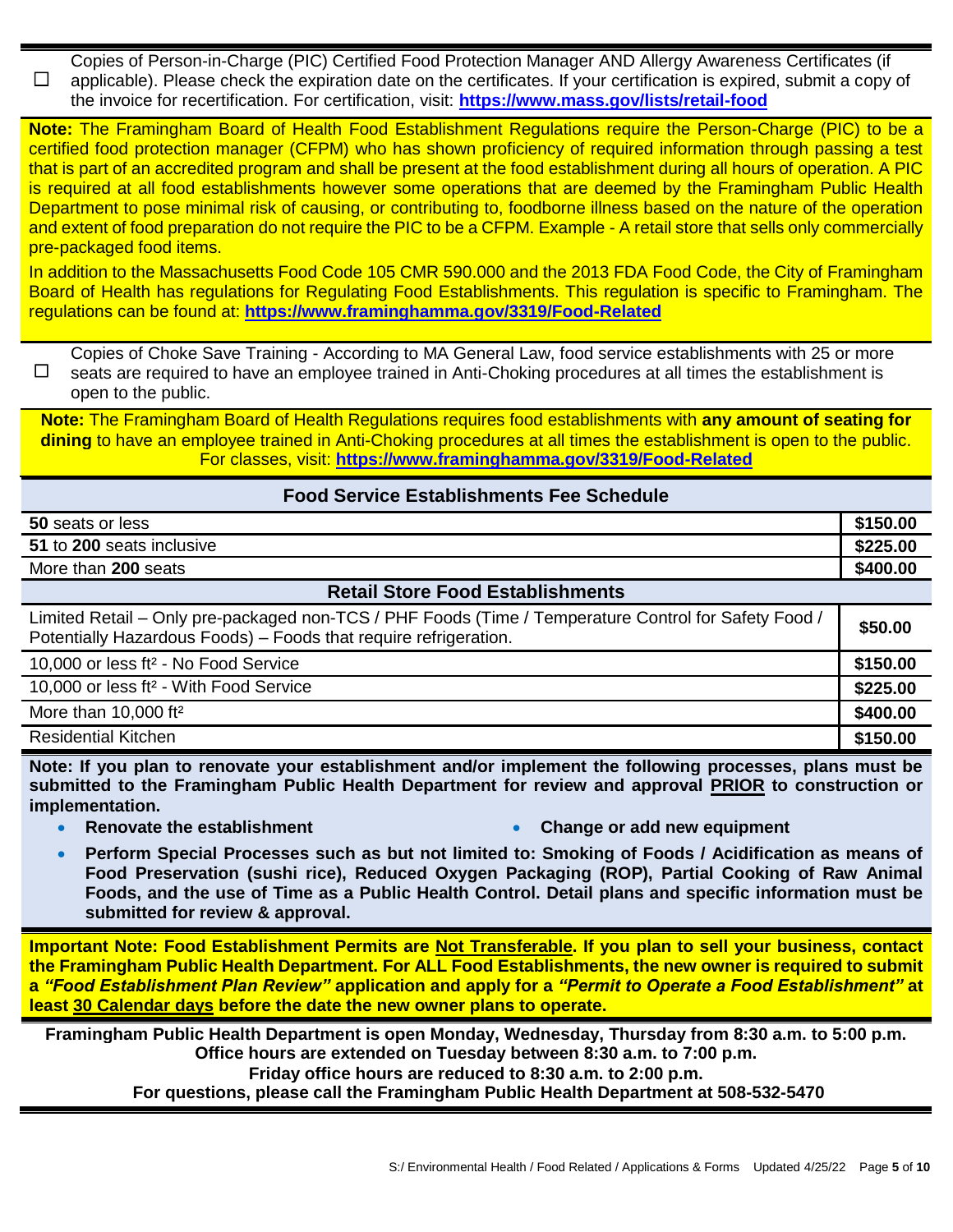

*The Commonwealth of Massachusetts Department of Industrial Accidents 1 Congress Street, Suite 100 Boston, MA 02114-2017 www.mass.gov/dia* **Workers' Compensation Insurance Affidavit: General Businesses. TO BE FILED WITH THE PERMITTING AUTHORITY.**

#### **Applicant Information Please Print Legibly**

| Are you an employer? Check the appropriate box:<br>1. I am a employer with employees (full and/<br>or part-time).*<br>2. $\Box$ I am a sole proprietor or partnership and have no<br>employees working for me in any capacity.<br>[No workers' comp. insurance required]<br>$3. \Box$ We are a corporation and its officers have exercised<br>their right of exemption per c. 152, $\S1(4)$ , and we have<br>no employees. [No workers' comp. insurance required]**<br>$4.$ We are a non-profit organization, staffed by volunteers,<br>with no employees. [No workers' comp. insurance req.]<br>check box #1. | <b>Business Type (required):</b><br>5. $\Box$ Retail<br>6. Restaurant/Bar/Eating Establishment<br>Office and/or Sales (incl. real estate, auto, etc.)<br>Non-profit<br>9. $\Box$ Entertainment<br>10. Manufacturing<br>11. Health Care<br>*Any applicant that checks box #1 must also fill out the section below showing their workers' compensation policy information.<br>**If the corporate officers have exempted themselves, but the corporation has other employees, a workers' compensation policy is required and such an organization should<br>I am an employer that is providing workers' compensation insurance for my employees. Below is the policy information. |
|----------------------------------------------------------------------------------------------------------------------------------------------------------------------------------------------------------------------------------------------------------------------------------------------------------------------------------------------------------------------------------------------------------------------------------------------------------------------------------------------------------------------------------------------------------------------------------------------------------------|--------------------------------------------------------------------------------------------------------------------------------------------------------------------------------------------------------------------------------------------------------------------------------------------------------------------------------------------------------------------------------------------------------------------------------------------------------------------------------------------------------------------------------------------------------------------------------------------------------------------------------------------------------------------------------|
|                                                                                                                                                                                                                                                                                                                                                                                                                                                                                                                                                                                                                | Insurance Company Name: Name of the Company Name of the Company Name of the Company Name of the Company Name of the Company Service of the Company Name of the Company Service of the Company Service of the Company Service o                                                                                                                                                                                                                                                                                                                                                                                                                                                 |
|                                                                                                                                                                                                                                                                                                                                                                                                                                                                                                                                                                                                                |                                                                                                                                                                                                                                                                                                                                                                                                                                                                                                                                                                                                                                                                                |
|                                                                                                                                                                                                                                                                                                                                                                                                                                                                                                                                                                                                                | Attach a copy of the workers' compensation policy declaration page (showing the policy number and expiration date).                                                                                                                                                                                                                                                                                                                                                                                                                                                                                                                                                            |
| insurance coverage verification.                                                                                                                                                                                                                                                                                                                                                                                                                                                                                                                                                                               | Failure to secure coverage as required under Section 25A of MGL c. 152 can lead to the imposition of criminal penalties of a fine up to<br>\$1,500.00 and/or one-year imprisonment, as well as civil penalties in the form of a STOP WORK ORDER and a fine of up to \$250.00 a<br>day against the violator. Be advised that a copy of this statement may be forwarded to the Office of Investigations of the DIA for                                                                                                                                                                                                                                                           |
|                                                                                                                                                                                                                                                                                                                                                                                                                                                                                                                                                                                                                | I do hereby certify, under the pains and penalties of perjury that the information provided above is true and correct.                                                                                                                                                                                                                                                                                                                                                                                                                                                                                                                                                         |
| Signature:                                                                                                                                                                                                                                                                                                                                                                                                                                                                                                                                                                                                     | Date:                                                                                                                                                                                                                                                                                                                                                                                                                                                                                                                                                                                                                                                                          |
| Phone #:                                                                                                                                                                                                                                                                                                                                                                                                                                                                                                                                                                                                       |                                                                                                                                                                                                                                                                                                                                                                                                                                                                                                                                                                                                                                                                                |
|                                                                                                                                                                                                                                                                                                                                                                                                                                                                                                                                                                                                                | Official use only. Do not write in this area, to be completed by city or town official.                                                                                                                                                                                                                                                                                                                                                                                                                                                                                                                                                                                        |
| City or Town:                                                                                                                                                                                                                                                                                                                                                                                                                                                                                                                                                                                                  |                                                                                                                                                                                                                                                                                                                                                                                                                                                                                                                                                                                                                                                                                |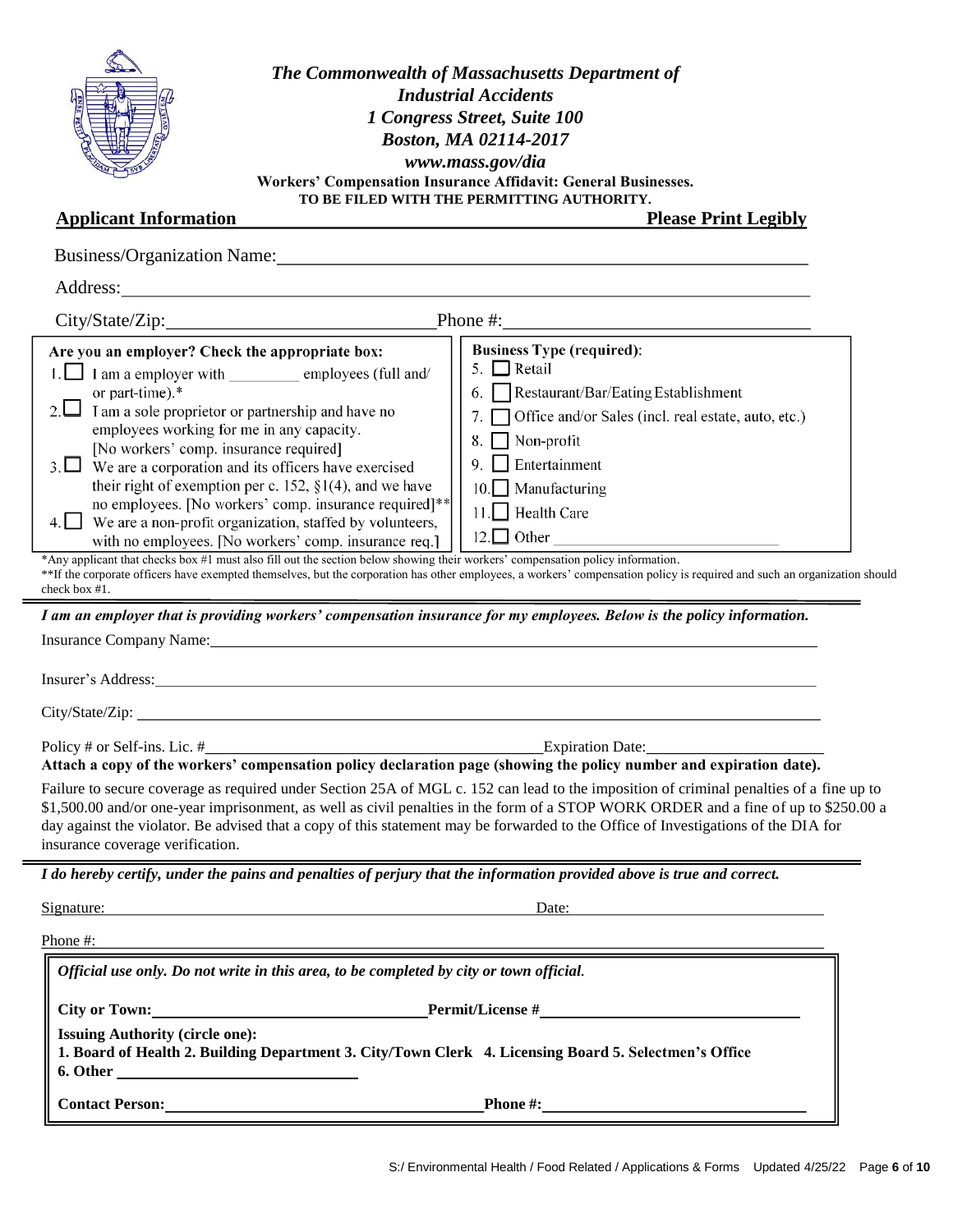# **Information and Instructions**

Massachusetts General Laws chapter 152 requires all employers to provide workers' compensation for their employees. Pursuant to this statute, an *employee* is defined as "...every person in the service of another under any contract of hire, express or implied, oral or written."

An *employer* is defined as "an individual, partnership, association, corporation or other legal entity, or any two or more of the foregoing engaged in a joint enterprise, and including the legal representatives of a deceased employer, or the receiver or trustee of an individual, partnership, association or other legal entity, employing employees. However, the owner of a dwelling house having not more than three apartments and who resides therein, or the occupant of the dwelling house of another who employs persons to do maintenance, construction or repair work on such dwelling house or on the grounds or building appurtenant thereto shall not because of such employment be deemed to be an employer."

MGL chapter 152, §25C (6) also states that "**every state or local licensing agency shall withhold the issuance or renewal of a license or permit to operate a business or to construct buildings in the commonwealth for any applicant who has not produced acceptable evidence of compliance with the insurance coverage required**." Additionally, MGL chapter 152, §25C (7) states "Neither the commonwealth nor any of its political subdivisions shall enter into any contract for the performance of public work until acceptable evidence of compliance with the insurance requirements of this chapter have been presented to the contracting authority."

#### Applicants

Please fill out the workers' compensation affidavit completely, by checking the boxes that apply to your situation and, if necessary, supply your insurance company's name, address and phone number along with a certificate of insurance. Limited Liability Companies (LLC) or Limited Liability Partnerships (LLP) with no employees other than the members or partners, are not required to carry workers' compensation insurance. If an LLC or LLP does have employees, a policy is required. Be advised that this affidavit may be submitted to the Department of Industrial Accidents for confirmation of insurance coverage. **Also, be sure to sign and date the affidavit.** The affidavit should be returned to the city or town that the application for the permit or license is being requested, **not** the Department of Industrial Accidents. Should you have any questions regarding the law or if you are required to obtain a workers' compensation policy, please call the Department at the number listed below. Selfinsured companies should enter their self-insurance license number on the appropriate line.

#### City or Town Officials

Please be sure that the affidavit is complete and printed legibly. The Department has provided a space at the bottom of the affidavit for you to fill out in the event the Office of Investigations has to contact you regarding the applicant. Please be sure to fill in the permit/license number which will be used as a reference number. In addition, an applicant that must submit multiple permit/license applications in any given year, need only submit one affidavit indicating current policy information (if necessary). A copy of the affidavit that has been officially stamped or marked by the city or town may be provided to the applicant as proof that a valid affidavit is on file for future permits or licenses. A new affidavit must be filled out each year. Where a home owner or citizen is obtaining a license or permit not related to any business or commercial venture (i.e. a dog license or permit to burn leaves etc.) said person is NOT required to complete this affidavit.

The Department's address, telephone and fax number:

 The Commonwealth of Massachusetts Department of Industrial Accidents 1 Congress Street Boston, MA 02114-2017 Tel. # 617-727-4900 ext. 7406 or 1-877-MASSAFE Fax # 617-727-7749 [www.mass.gov/dia](http://www.mass.gov/dia)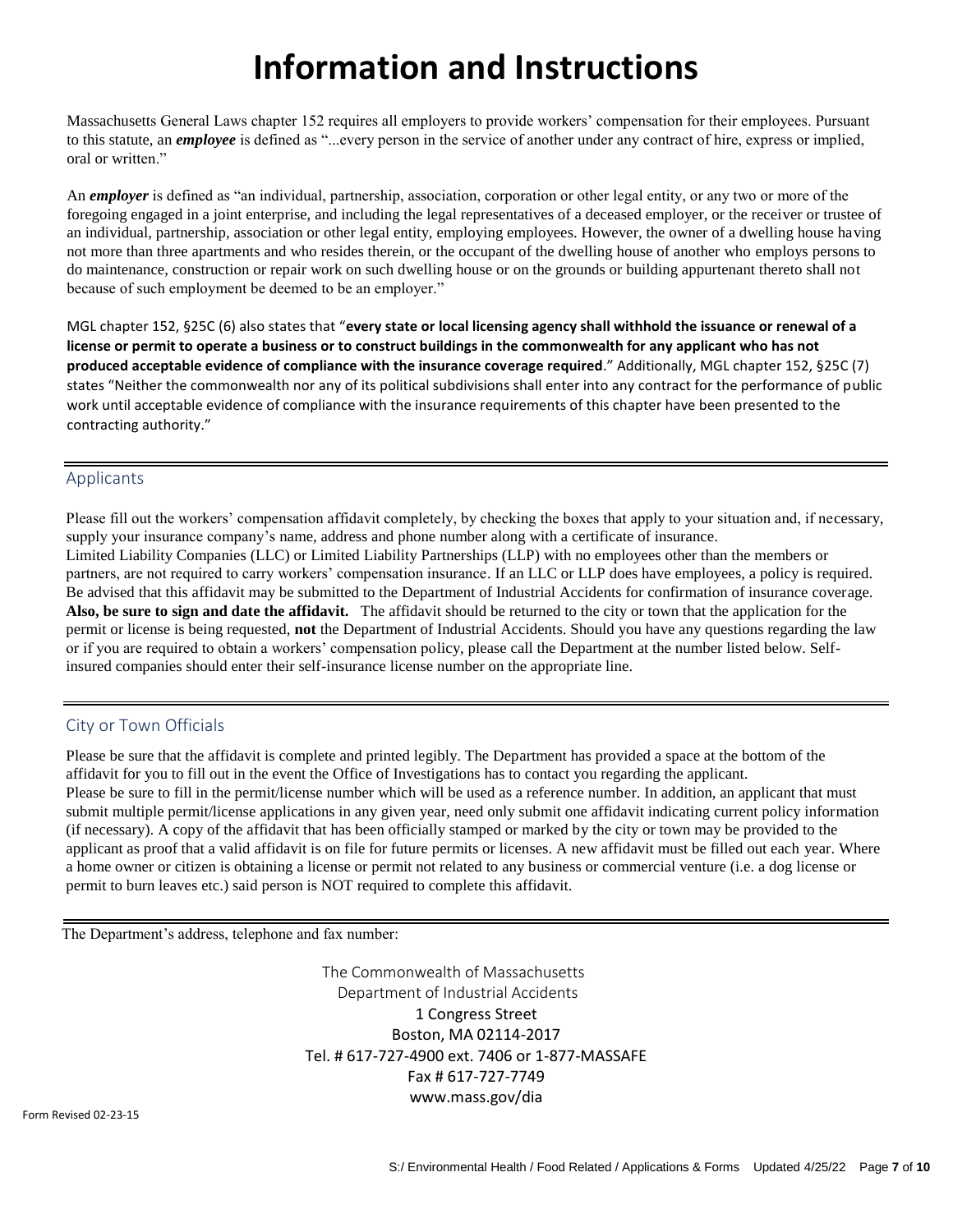**Framingham Public Health Department Website – Food Related: <https://www.framinghamma.gov/3319/Food-Related>**

**"FDA Employee Health & Personal Hygiene Handbook": <https://www.framinghamma.gov/2997/Food-Related>**

#### **"Merged Food Code" (105 CMR 590.000 & 2013 FDA Food Code): <https://www.mass.gov/files/documents/2019/01/04/Merged-Food-Code-11-16-18.pdf>**

#### **Risk Categorization of Food Establishments Determines how often a food establishment is inspected**

| <b>Risk</b><br><b>Category</b> | <b>Description</b>                                                                                                                                                                                                                                                                                                                                                                                                                                                                                                                                                                                                                                                                                                                                                                                                                                                                                                             | <b>Frequency</b><br>of Insp/Yr.   |
|--------------------------------|--------------------------------------------------------------------------------------------------------------------------------------------------------------------------------------------------------------------------------------------------------------------------------------------------------------------------------------------------------------------------------------------------------------------------------------------------------------------------------------------------------------------------------------------------------------------------------------------------------------------------------------------------------------------------------------------------------------------------------------------------------------------------------------------------------------------------------------------------------------------------------------------------------------------------------|-----------------------------------|
| $\mathbf 0$                    | An establishment that sells only prepackaged foods that are not time/temperature control for<br>safety foods. This is a Framingham Board of Health category (local regulation) and is<br>applicable to Framingham businesses only.                                                                                                                                                                                                                                                                                                                                                                                                                                                                                                                                                                                                                                                                                             | <b>Complaint</b><br><b>Driven</b> |
| 1                              | Examples include most convenience store operations, hot dog carts, and coffee shops.<br>Establishments that serve or sell only pre-packaged, non-potentially hazardous foods<br>(non-time/temperature control for safety (TCS) foods). Establishments that prepare only non-<br>potentially hazardous foods (non TCS foods). Establishments that heat only commercially<br>processed, potentially hazardous foods (TCS foods) for hot holding. No cooling of potentially<br>hazardous foods (TCS foods). Establishments that would otherwise be grouped in Category<br>2 but have shown through historical documentation to have achieved active managerial<br>control of foodborne illness risk factors.                                                                                                                                                                                                                      | 1                                 |
| $\mathbf{2}$                   | Examples may include retail food store operations, schools not serving a highly susceptible<br>population, and quick service operations. Limited menu. Most products are prepared/cooked<br>and served immediately. May involve hot and cold holding of potentially hazardous foods<br>(TCS foods) after preparation or cooking. Complex preparation of potentially hazardous foods<br>(TCS foods) requiring cooking, cooling, and reheating for hot holding is limited to only a few<br>potentially hazardous foods (TCS foods). Establishments that would otherwise be grouped in<br>Category 3 but have shown through historical documentation to have achieved active<br>managerial control of foodborne illness risk factors. Newly permitted establishments that<br>would otherwise be grouped in Category 1 until history of active managerial control of<br>foodborne illness risk factors is achieved and documented. | $\overline{2}$                    |
| $\mathbf{3}$                   | An example is a full-service restaurant. Extensive menu and handling of raw ingredients.<br>Complex preparation including cooking, cooling, and reheating for hot holding involves many<br>potentially hazardous foods (TCS foods). Variety of processes require hot and cold holding<br>of potentially hazardous food (TCS food). Establishments that would otherwise be grouped in<br>Category 4 but have shown through historical documentation to have achieved active<br>managerial control of foodborne illness risk factors. Newly permitted establishments that<br>would otherwise be grouped in Category 2 until history of active managerial control of<br>foodborne illness risk factors is achieved and documented.                                                                                                                                                                                                | 3                                 |
| 4                              | Examples include preschools, hospitals, nursing homes, and establishments conducting<br>processing at retail. Includes establishments serving a highly susceptible population or that<br>conduct specialized processes, e.g., smoking and curing; reduced oxygen packaging for<br>extended shelf-life.                                                                                                                                                                                                                                                                                                                                                                                                                                                                                                                                                                                                                         | 4                                 |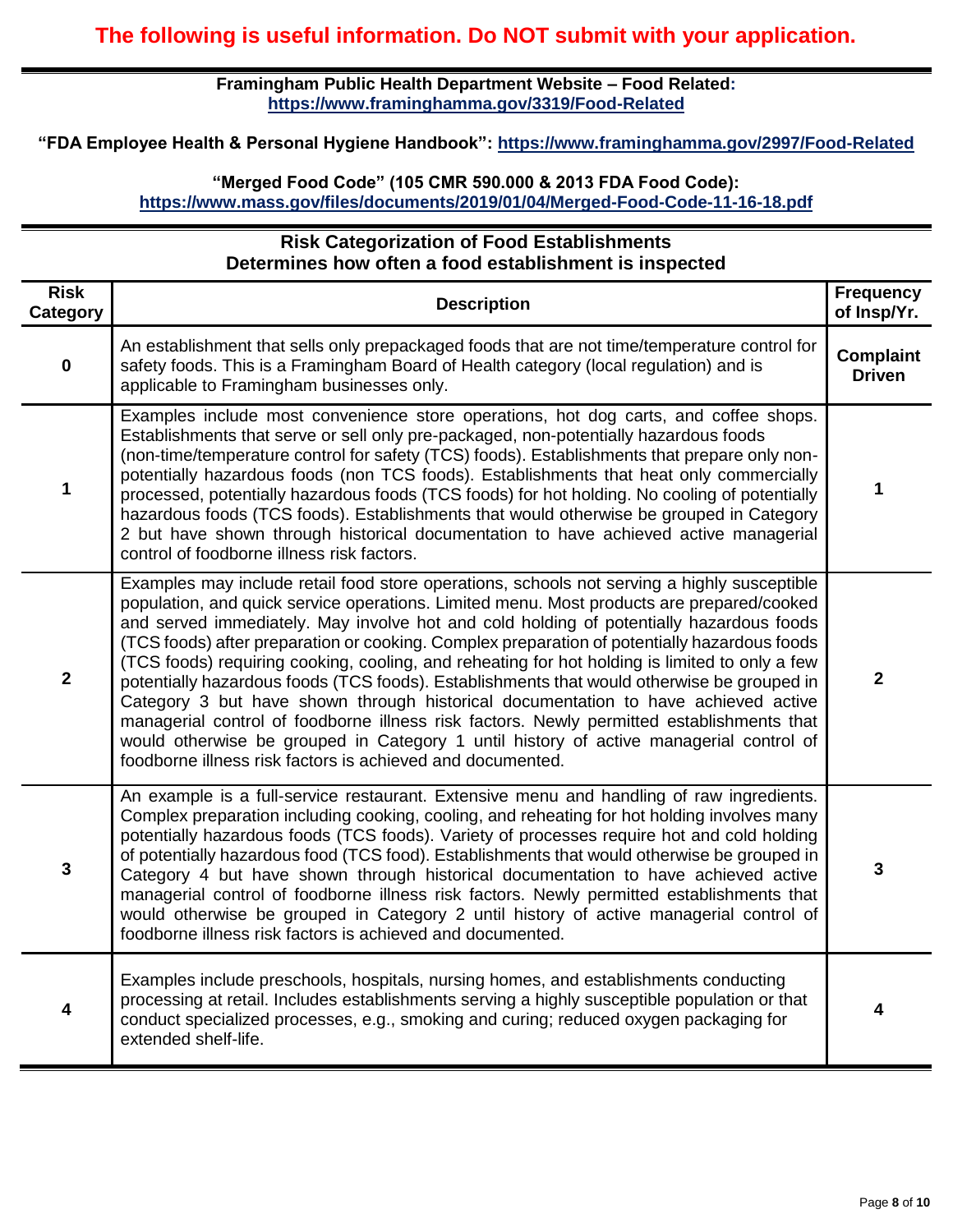### **Clean-up of Vomit and Diarrheal Event Guidelines Keep for your records**

When an employee, customer, or other individual vomits or has a diarrheal event in a food establishment, there is a real potential for the spread of harmful pathogens in the establishment. Putting the proper response into action in a timely manner can help reduce the likelihood that food may become contaminated and that others may become ill as a result of the accident.

Norovirus is the leading cause of foodborne disease outbreaks in the United States and can be highly contagious even with a small number of viral particles. Transmission occurs via foodborne and person-to-person routes, airborne inhalation of vomitus droplets, and through contact with contaminated environmental surfaces.

Effective clean-up of vomitus and fecal matter in a food establishment should be handled differently from routine cleaning procedures. It should involve a more stringent cleaning and disinfecting process. Some chemicals that are routinely used for sanitizing food-contact surfaces and disinfecting such as certain quaternary ammonium compounds may not be effective against Norovirus.

A clean-up and response plan is intended to address situations where a food employee or other individual becomes physically ill in areas where food may be prepared, stored or served**. Once such an episode has occurred, TIMELY EFFECTIVE clean-up is IMPERATIVE.** 

#### **When developing a Plan that addresses the need for the cleaning & disinfection of a vomitus and / or diarrheal contamination event, a food establishment should consider the following:**

- The Procedures for containment and removal of any discharges, including airborne particulates.
- The Procedures for cleaning, sanitizing, and, as necessary, the disinfection of any surfaces that may have become contaminated.
- The Procedures for the evaluation and disposal of any food that may have been exposed to discharges.
- The availability of effective Disinfectants, personal protective equipment, and other cleaning and disinfecting equipment and appurtenances intended for response and their proper use.
- Procedures for the disposal and / or cleaning and disinfection of tools and equipment used to clean up vomitus or fecal matter.
- The circumstances under which a food employee is to wear personal protective equipment for cleaning and disinfection of a contaminated area.
- Notification to food employees on the proper used of personal protective equipment and procedures to follow in containing, cleaning, and disinfecting a contaminated area.
- The segregation of areas that may have been contaminated so as to minimize the unnecessary exposure of employees, customers and others in the facility to the discharges or to surfaces or food that may have become contaminated.
- Minimizing risk of disease transmission through the exclusion and restriction of ill employees as specified in 2-201.22 of the 2013 FDA Food Code.
- Minimizing risk of disease transmission through the prompt removal of ill customers and others from areas of food preparation, service and storage; and the conditions under which the plan will be implemented.
- Conditions under which the Plan will be implement.